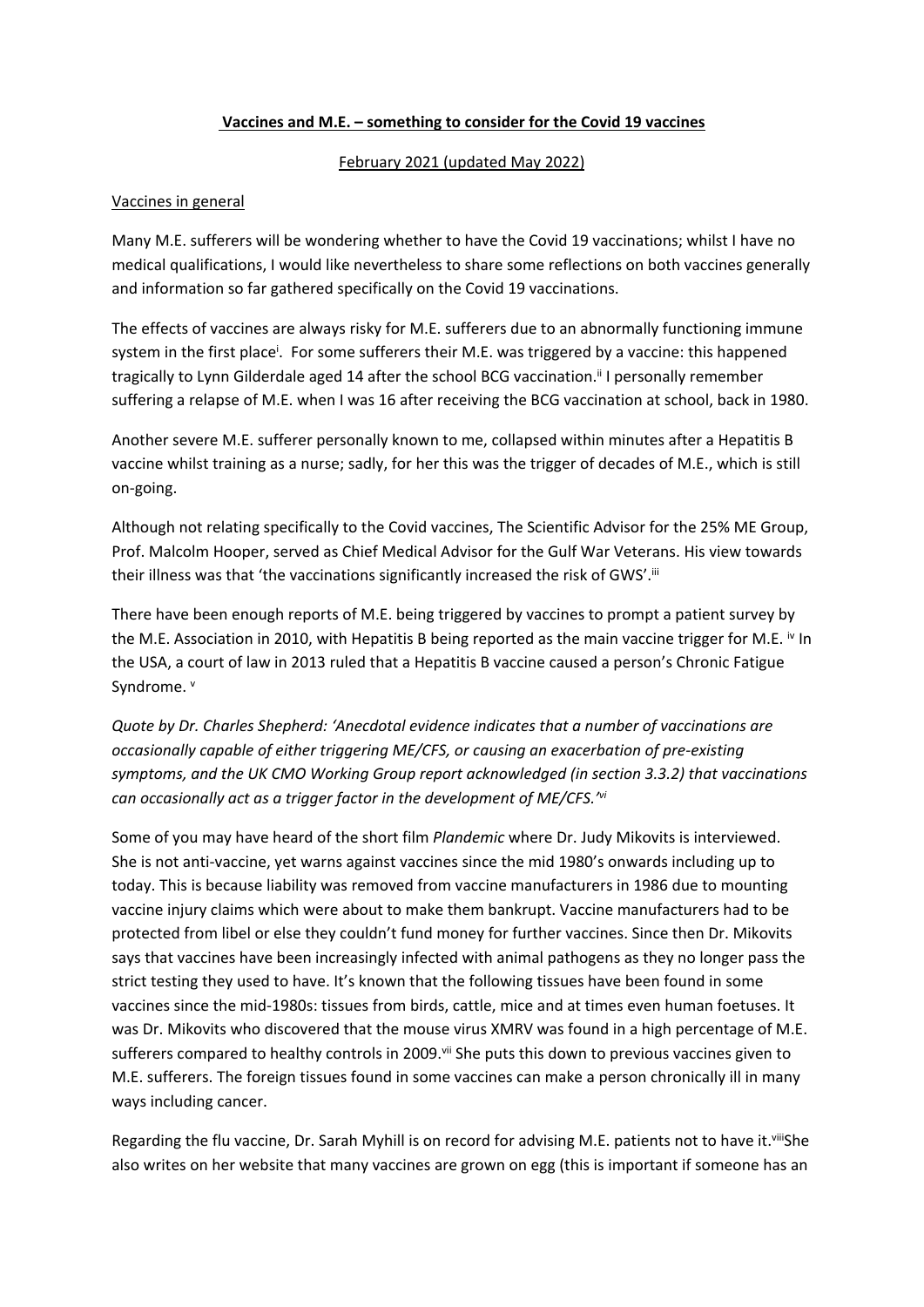egg allergy), and reiterates that vaccines are sometimes grown on animal cells and human aborted foetuses. See [Retroviruses in CFS/ME and more - think retrovirus when you get stuck. - DoctorMyhill](https://www.drmyhill.co.uk/wiki/Retroviruses_in_CFS/ME_and_more_-_think_retrovirus_when_you_get_stuck)  [\(drmyhill.co.uk\)](https://www.drmyhill.co.uk/wiki/Retroviruses_in_CFS/ME_and_more_-_think_retrovirus_when_you_get_stuck)

The M.E. Association are more open to vaccines, having leaflets with information about flu vaccines to help an M.E. sufferer decide whether to have it or not. ix

Canadian doctor Byron Hyde is generally in favour of vaccines but acknowledges that vaccines can cause M.E. He raises particular concerns with Hepatitis B and rubella vaccinations, commenting that the Hepatitis B vaccination can cause M.E. and the rubella vaccination can cause rheumatoid arthritis. He also states that contaminated immunisations from around the world can trigger M.E. ×

Back in 1997 Doris Jones wrote a well-researched paper citing overwhelming evidence of serious health problems arising due to vaccine complications.<sup>xi</sup>

### **The Covid 19 vaccines**

There are many M.E. sites which are encouraging sufferers to get the Covid 19 vaccines. If you decide to have this vaccine then there are suggestions on how to prepare for it beforehand (e.g. M.E. Action [ME Experts recommendations for getting A Covid-19 vaccine - #MEAction Network](https://www.meaction.net/2021/01/15/me-experts-recommendations-for-getting-the-covid-19-vaccine/?mc_cid=297e306d00&mc_eid=UNIQID) ). This link has doctors such as Nancy Klimas suggest taking antioxidants e.g. Co-Enzyme Q10 before the vaccines. Also, she suggests an anti-histamine both before and after the vaccines to minimise Mast Cell Activation. Make sure you have plenty of rest before and afterwards and keep hydrated. There are other suggestions to minimise an M.E. relapse linked to M.E. Action's pages.

Some doctors are putting pressure on M.E. sufferers to get vaccinated because they say Covid 19 kills. Yes it can kill but so does influenza. (Thousands each year in England and Wales are recorded as having died from influenza: numbers vary from year to year due to 'flu seasons'. In the week of January  $5<sup>th</sup>$  - 11<sup>th</sup> 2015, the number of deaths from flu recorded in England and Wales is 15,000, according to the Office for National Statistics.) [Highest number of excess winter deaths since](https://www.ons.gov.uk/peoplepopulationandcommunity/birthsdeathsandmarriages/deaths/articles/highestnumberofexcesswinterdeathssince19992000/2015-11-25)  [1999/2000 - Office for National Statistics \(ons.gov.uk\)](https://www.ons.gov.uk/peoplepopulationandcommunity/birthsdeathsandmarriages/deaths/articles/highestnumberofexcesswinterdeathssince19992000/2015-11-25)

As with influenza, most people who contract Covid 19 survive. Survival rate figures vary but the CDC (US Centre for Disease Control) gave this guide of survival rates for Covid 19 in September 2020: 0- 19 years: 99.997%, 20-49 years: 99.98%, 50-69 years: 99.5%, 70+ years: 94.6% [CDC Data Shows](https://www.breitbart.com/politics/2020/09/25/cdc-data-shows-high-virus-survival-rate-99-plus-for-ages-69-and-younger-94-6-for-older/)  [Coronavirus Survival Rate: 99%-Plus for Ages 69 and Younger, 94.6% for Older \(breitbart.com\)](https://www.breitbart.com/politics/2020/09/25/cdc-data-shows-high-virus-survival-rate-99-plus-for-ages-69-and-younger-94-6-for-older/)

Medical advisors Drs. Speight and Weir have written on behalf of the 25% ME Group that M.E. sufferers are unlikely to be at greater risk from dying of Covid 19 compared to healthy people; instead they may well suffer a worsening of the M.E. should they contract it. [Factsheets, leaflets &](https://25megroup.org/factsheets-and-leaflets)  [Reports - 25% M.E. Group](https://25megroup.org/factsheets-and-leaflets) (Look up 'Coronavirus' PDF.)

A survey in April 2022 by the M.E. Association revealed that the health of M.E. sufferers worsened when contracting Covid if they'd had the vaccines. By contrast, those sufferers who had contracted Covid without taking the vaccines faired better. Unfortunately, this survey which had almost 1,200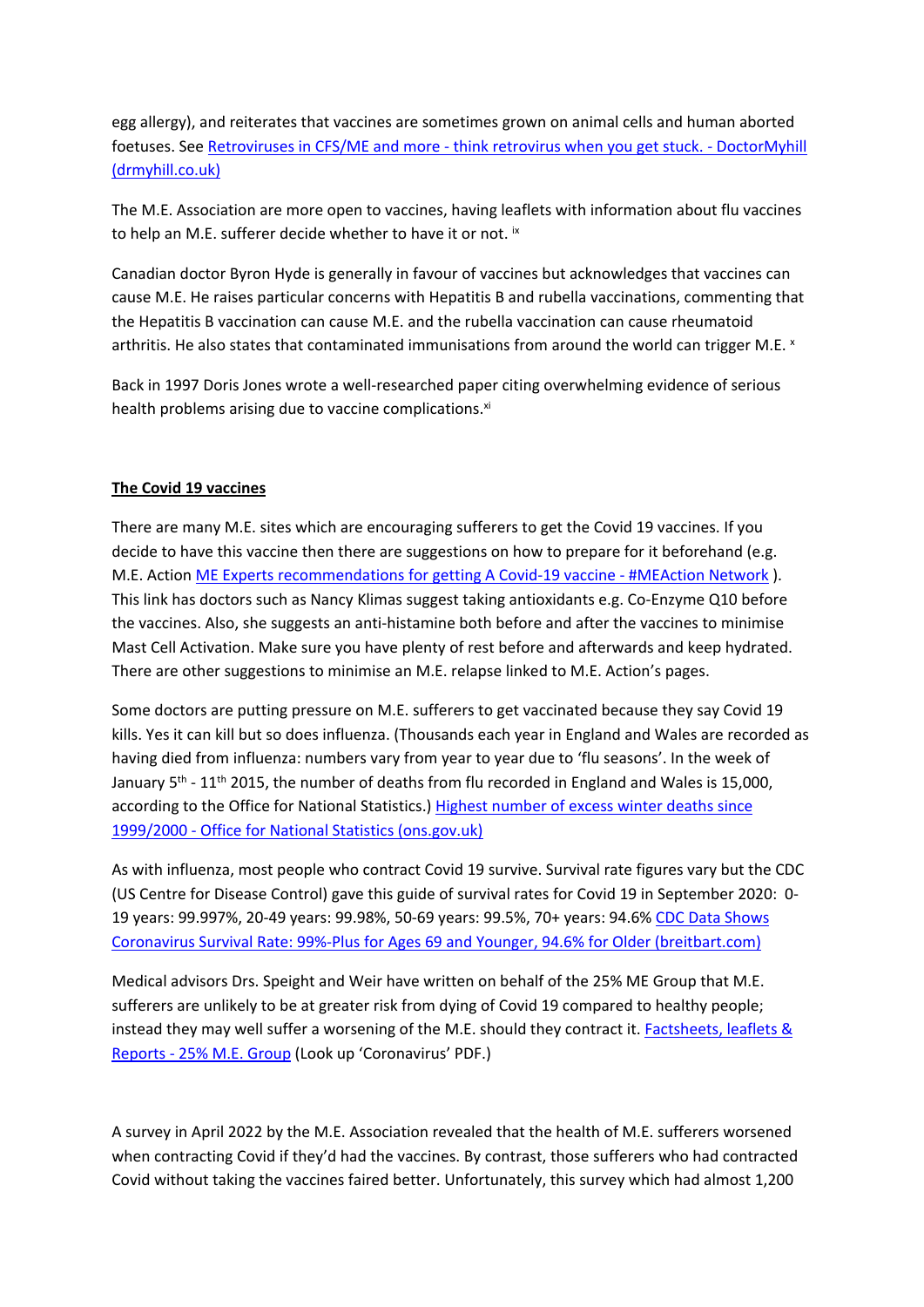participants has been taken down. The MEA says that a review will take place to see if the survey was abused. <https://meassociation.org.uk/mea-surveys/>They also have other surveys recording the experience of M.E. sufferers after taking Covid vaccines, under 'Archives' of the link.

A warning has been issued from the NHS over the Pfizer vaccine, after 2 NHS employees suffered allergic reactions to the Pfizer vaccine on  $8<sup>th</sup>$  December 2020. The warning is that if you have had a serious allergic reaction to medicines, vaccines or food in the past then you should not have the Covid 19 vaccines [NHS told not to give Covid vaccine to those with history of allergic reactions |](https://www.theguardian.com/world/2020/dec/09/pfizer-covid-vaccine-nhs-extreme-allergy-sufferers-regulators-reaction)  [Coronavirus | The Guardian](https://www.theguardian.com/world/2020/dec/09/pfizer-covid-vaccine-nhs-extreme-allergy-sufferers-regulators-reaction) This includes **anaphylaxis** which is a severe hypersensitivity reaction, characterised by rapid onset breathing problems and/or circulation problems usually associated with skin and mucosal changes. Anaphylaxis can be life-threatening. My personal concern is that the NHS warning was issued **after** the employees suffered their allergic reactions, making any Covid 19 vaccine experimental on patients.

M.E. sufferers who don't want the vaccines may find the following links hopeful for vaccination exemption status: a self-declared exemption form or one needing a health professional's signature.

[Professionals for Medical Informed Consent and Non-Discrimination \(PROMIC\) - Exemption Forms](https://www.promic.info/exemption-forms)

To obtain an NHS government vaccination exemption paper, go to this link: [https://www.gov.uk/guidance/covid-19-medical-exemptions-proving-you-are-unable-to-get](https://www.gov.uk/guidance/covid-19-medical-exemptions-proving-you-are-unable-to-get-vaccinated#how-to-apply-for-and-receive-your-covid-pass-medical-exemption)[vaccinated#how-to-apply-for-and-receive-your-covid-pass-medical-exemption](https://www.gov.uk/guidance/covid-19-medical-exemptions-proving-you-are-unable-to-get-vaccinated#how-to-apply-for-and-receive-your-covid-pass-medical-exemption)

You will be told that only a few medical conditions are accepted to obtain vaccine exemption. But it's ultimately between you and the GP. I managed to get a vaccine exempt certificate and my reasons were not listed on the NHS list of exemptions.

There are also many doctors who are telling people **not** to get the Covid 19 vaccines, not just to M.E. sufferers but to everyone.

## *I'd like to present this other side of medical opinion which is not mainstream, so that an M.E. sufferer is better equipped to make an informed decision.*

**1) What is undeniable is that the Covid 19 vaccines are the first type of vaccines of their kind on human beings**, due to a 'spike protein' in the mRNA vaccines (messenger RNA).

 The Pfizer and Moderna vaccines have spike proteins. The Oxford-Astra vaccine (from the UK) doesn't have spike proteins but is genetically modified. Pfizer and Moderna also use genetic material of Covid 19 with mRNA which some doctors say will alter our DNA permanently. Because this is a new approach, no-one knows how this will affect those vaccinated. (Main source of information is from Dr. Carrie Madej. Also Dr. Judy Mikovits, Dr. Dolores Cahill, Dr. Rashid Buttar)

**2)** Covid 19 is an RNA virus. To date there has never been a successful vaccination for an RNA virus e.g. for HIV (Currently there is no licensed vaccine on the market for HIV.) There has never been a successful vaccine for any coronavirus in the past, e.g. SARS (outbreak 2002). It was attempted in trails but failed. Combined with this is the fact that the speed of the vaccine production has made history, produced in less than a year from the start of the Pandemic. It usually takes several years to come up with a reliable vaccine.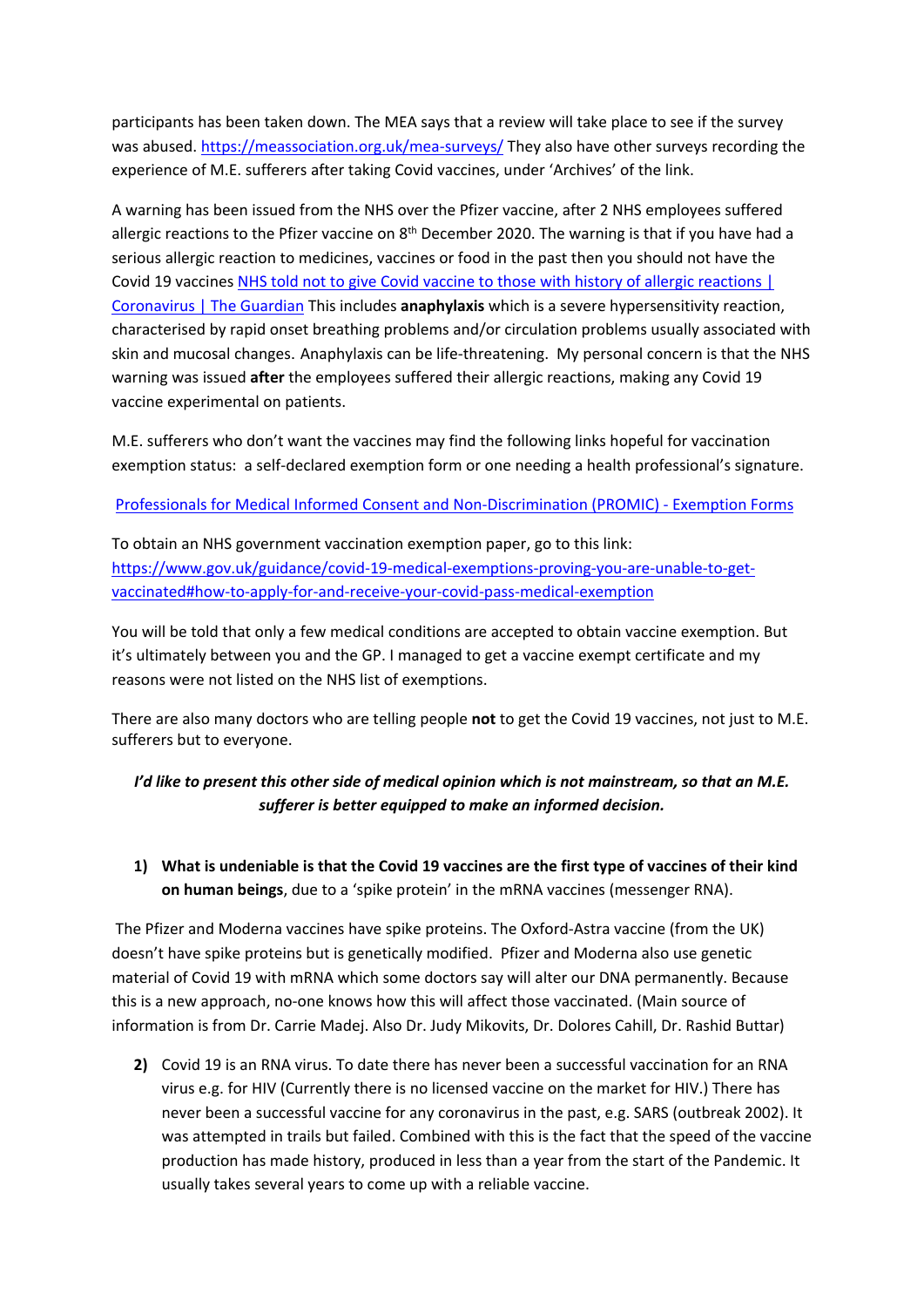- **3)** A Freedom Of Information Act in the USA shows 9 pages of possible side-effects from the Pzifer vaccine, **including 'Chronic Fatigue Syndrome' as one of them** (page 32 of document). 5.3.6 CUMULATIVE ANALYSIS OF POST-AUTHORIZATION ADVERSE EVENT REPORTS OF PF-07302048 (BNT162B2) RECEIVED THROUGH 28-FEB-2021
- **4)** In December 2020, retired GP Dr. Vernon Coleman called for an immediate halting of the Covid 19 vaccines after the American CDC (Centre for Disease Control) recorded 'Health Impacts' resulting in chronic illness and/or disability of 2.79% within days of receiving the Pfizer and Moderna vaccines: this percentage represents thousands of people during mid-December 2020. [https://brandnewtube.com/watch/urgent-news-about-the-covid-19](https://brandnewtube.com/watch/urgent-news-about-the-covid-19-vaccine_botqwzI8R7UUVY2.html) [vaccine\\_botqwzI8R7UUVY2.html](https://brandnewtube.com/watch/urgent-news-about-the-covid-19-vaccine_botqwzI8R7UUVY2.html)
- **5)** People have died very shortly after taking various Covid 19 vaccines. At the start of the rollout, some examples of these awful tragedies are a doctor from the USA and a healthcare worker from Portugal. Both were reported to be fit before taking the vaccine. Also, many deaths at care homes in Gibraltar occurred after vaccination with the Pfizer drug.

[https://www.dailymail.co.uk/news/article-9111311/Portuguese-health-worker-41-dies-two](https://www.dailymail.co.uk/news/article-9111311/Portuguese-health-worker-41-dies-two-days-getting-Pfizer-covid-vaccine.html)[days-getting-Pfizer-covid-vaccine.html](https://www.dailymail.co.uk/news/article-9111311/Portuguese-health-worker-41-dies-two-days-getting-Pfizer-covid-vaccine.html)

<https://nypost.com/2021/01/07/florida-doctor-dies-two-weeks-after-getting-covid-vaccine/>

[https://healthimpactnews.com/2021/53-dead-in-gibraltar-in-10-days-after-experimental](https://healthimpactnews.com/2021/53-dead-in-gibraltar-in-10-days-after-experimental-pfizer-mrna-covid-injections-started/)[pfizer-mrna-covid-injections-started/](https://healthimpactnews.com/2021/53-dead-in-gibraltar-in-10-days-after-experimental-pfizer-mrna-covid-injections-started/)

There are many more than the above, tragically. See Dr. Vernon Coleman's website under 'Health'.

[www.vernoncoleman.com](http://www.vernoncoleman.com/)

See 'How many people are the Covid vaccines killing?' March 19th 2022

- **6)** A care worker from the USA has made a video stating that many elderly residents in the care home where he works have died shortly after having the Covid 19 vaccine in January 2021. This has happened in other care homes throughout the world too. The care worker called James says that those who are frail and elderly or with underlying health conditions should not have the Covid 19 vaccine. [CNA Nursing Home Whistleblower: Seniors Are DYING LIKE](https://www.bitchute.com/video/AR5BZpoAlzQR/)  [FLIES After COVID Injections!\(SHARE\) \(bitchute.com\)](https://www.bitchute.com/video/AR5BZpoAlzQR/)
- **7)** The main side-effects in both Pfizer and Moderna trials from the vaccines were fatigue. Also muscle and joint pain, i.e. symptoms which M.E. sufferers already battle with.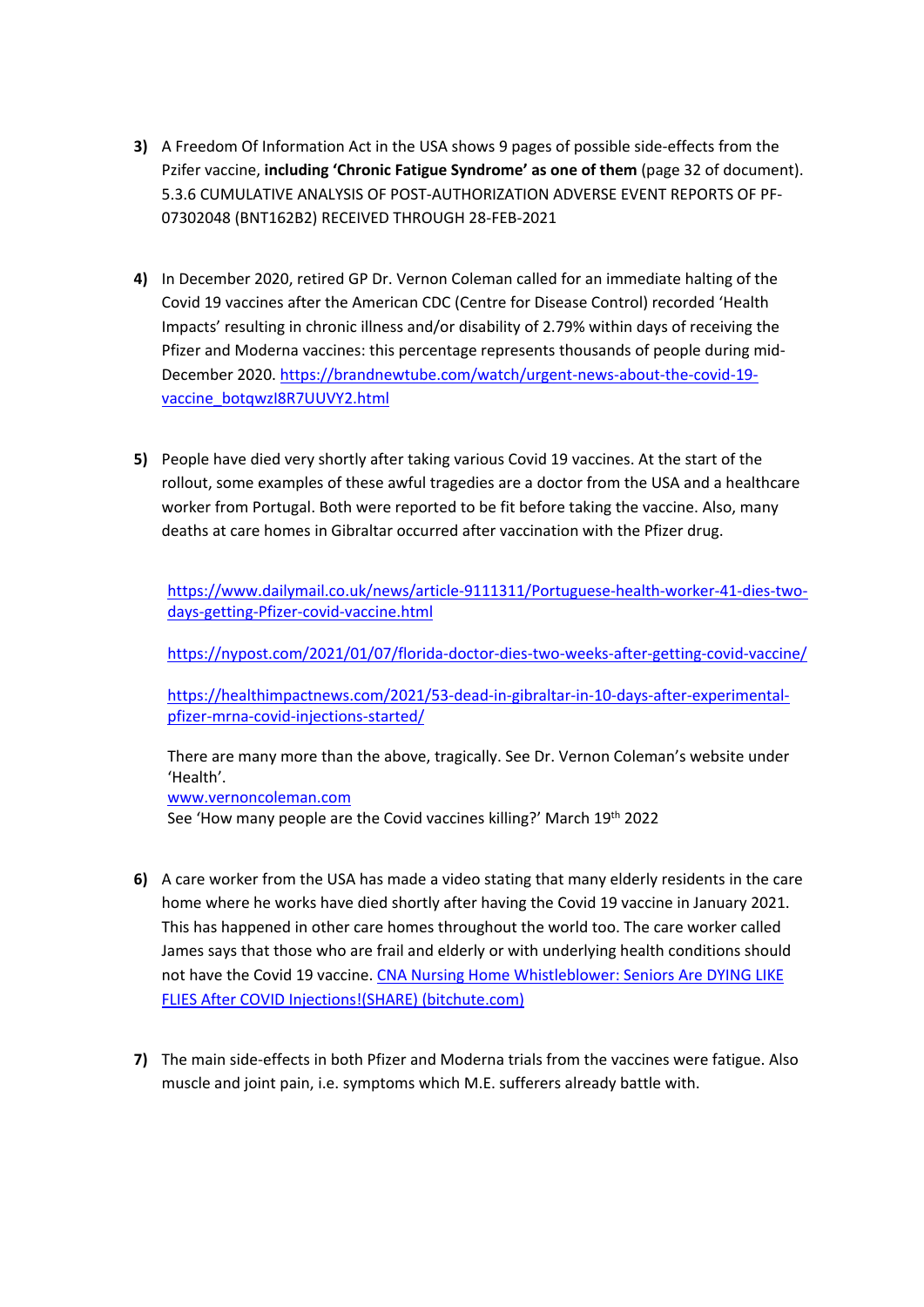**8)** In an interview with Dr. Mercola, Dr. Judy Mikovits says that the Covid 19 vaccine will worsen illnesses which already have brain inflammation.

# *Dr. Mikovits specifically says that the vaccines will worsen M.E. in an M.E. patient as it will drive the M.E. further.*

**Both Dr. Mercola and Dr. Mikovits say that the Covid 19 vaccines aren't really vaccines but gene therapy**. [How COVID-19 'Vaccines' May Destroy the Lives of Millions \(substack.com\)](https://takecontrol.substack.com/p/covid-19-vaccine-gene-therapy?utm_source=url)

- **9)** The speedy use of the vaccines on the elderly and frail is a huge concern as usually they are amongst the last to be given an experimental vaccine. Also the vaccines were not trialled on the frail elderly. Those with MS, rheumatoid arthritis and autoimmune illnesses weren't part of the Pfizer trials. The UK Oxford vaccine wasn't tested on those with 'high frailty scores'.
- **10)** South Korea are not administering the AstraZeneca (Oxford, UK) vaccine to those over 65 due to lack of data on this age-group in the studies. Belgium, Spain and Italy will not administer the vaccine to those aged over 55. [South Korea rules out giving AstraZeneca vaccine to over-](https://www.rt.com/news/515582-south-korea-astrazeneca-vaccine-over-65s/)[65s — RT World News](https://www.rt.com/news/515582-south-korea-astrazeneca-vaccine-over-65s/)
- **11)** The Covid 19 vaccines are officially experimental. They are still in experimental trial stages, due to finish around October 2022 (Moderna) January 2023 (Pfizer): others have similar trials of around 2 years. xii
- **12)** The Nuremberg Code was written after the Second World War to prevent future generations from experimental treatment. (This was in response to experimental treatment by Nazi doctors to those in concentration camps.) Informed consent is essential if experimental treatment is given, according to the code. Informed consent appears to be lacking when administering the Covid 19 vaccines.
- **13)** The Government link set up for adverse side effects of the Covid 19 vaccines reports deaths and injuries from taking them. See under subheading towards the end, 'Events with Fatal Outcome'. One has to ask why the government is still promoting these vaccines as safe?

The Yellow Card reporting of adverse side-effects was founded in 1964.

Government sites with Adverse side effects [COVID-19 Yellow Card Data | UKColumn](https://yellowcard.ukcolumn.org/yellow-card-reports)

Source for report: Coronavirus vaccine - weekly summary of Yellow Card reporting - GOV.UK (www.gov.uk)

There are similar ones across the world, e.g. VAERS in the USA. [Welcome \(openvaers.com\)](https://openvaers.com/index.php)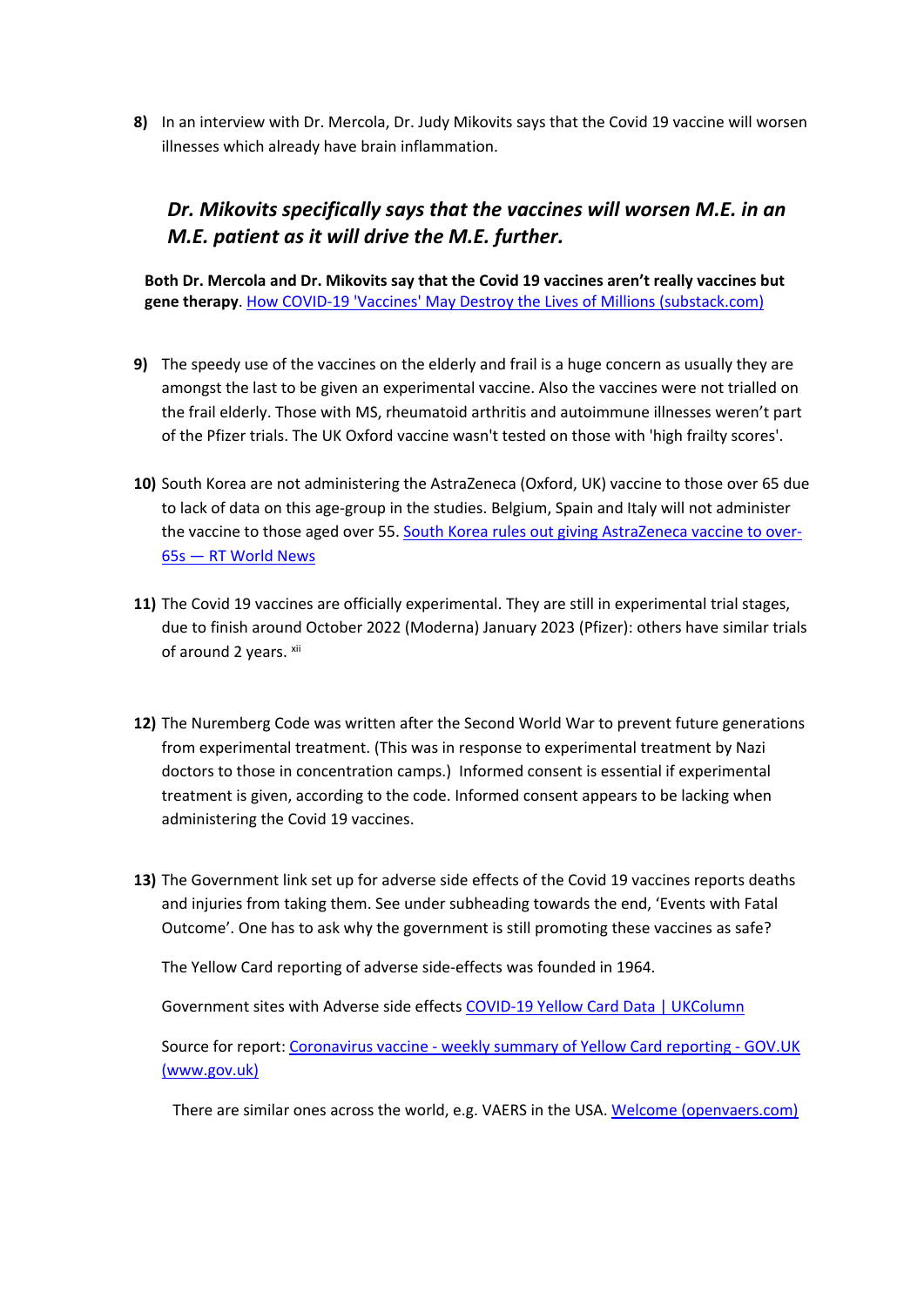- **14)** [5,522 people have died within 28 days of having a Covid-19 Vaccine in Scotland according to](https://dailyexpose.uk/2021/07/18/5522-people-have-died-within-28-days-of-having-a-covid-19-vaccine-in-scotland-according-to-public-health-scotland/comment-page-2/)  [Public Health Scotland – The Expose \(dailyexpose.uk\)](https://dailyexpose.uk/2021/07/18/5522-people-have-died-within-28-days-of-having-a-covid-19-vaccine-in-scotland-according-to-public-health-scotland/comment-page-2/) from December 2020 - June 2021. This has come about from Freedom of Information Acts.
- **15)** The Sunday Times has reported Covid 19 vaccine injury/death claims. It names a 48 year-old healthy man whose death certificate states the vaccine as a cause of his death (AstraZeneca). [Covid vaccine claims hit £110m but families struggle to prove their cases | News | The](https://www.thetimes.co.uk/article/covid-vaccine-claims-hit-110m-but-families-struggle-to-prove-their-cases-bkwdsmzq9)  [Sunday Times \(thetimes.co.uk\)](https://www.thetimes.co.uk/article/covid-vaccine-claims-hit-110m-but-families-struggle-to-prove-their-cases-bkwdsmzq9) February 27<sup>th</sup> 2022
- **16)** Mast Cell Activation is higher after most vaccines (quote from Dr. Nancy Klimas); M.E. sufferers though can be more prone to this condition of MCA (it's an allergic reaction affecting the immune system).
- **17)** Several doctors in the USA who spoke out in 2020 about a treatment for Covid 19 which successfully treated their patients (mainly hydroxychloroquine, an anti-viral drug, combined with zinc) were banned, discredited and even sacked, e.g. Dr. Simone Gold. Could this have been due to an agenda to promote the vaccine, perhaps? M.E. sufferers know only too well about nefarious agendas, to the detriment of their health.
- **18)** There is a video (28 minutes long) from medical opinion around the world stating that people generally, not just M.E. sufferers, should not get the Covid 19 vaccines. The film is called *The Question on Everyone's Mind 'Ask the Experts*' (Covid 19 Vaccines) by Oracle Films.

In this video, Dr. Hilde De Smet, a medical doctor from Belgium, says that animals have not been tested with the Covid 19 vaccine trials as the drug companies got permission to bypass animal testing. This makes human beings the guinea-pigs for the vaccines. [Brand New Tube](https://brandnewtube.com/)

- **19)** Senator Ron Johnson in the USA has held at least one hearing on behalf of those injured by the Covid vaccines; also on behalf of the relatives of those who died shortly after the vaccines. In the UK, Sir Christopher Chope has introduced a vaccine injury payment Bill for those injured by the Covid vaccines; also on behalf of the relatives who have lost loved ones from these vaccines.
- **20) If you have had a Covid 19 vaccine, there are some things which may help you if you feel unwell from it. These are also similar remedies if you have caught the Covid 19 virus.**
	- You need to de-tox metals in your system
	- Treat inflammation
	- Bolster your immune system
	- Optimise the pH (should be around a number 7 which is neutral. The lower it is the more acidic; the higher it is over 7, the more alkaline). You may need to have your pH tested before and after: there are home kits for this.
	- Increase anti-oxidants
	- Reduce glyphosate

Some of the above, as recommended by Dr. Mercola and/or Dr. Mikovits, can be done via taking 3 grams of glycine a day; (glycine is an amino acid and can be taken as a supplement. It is involved with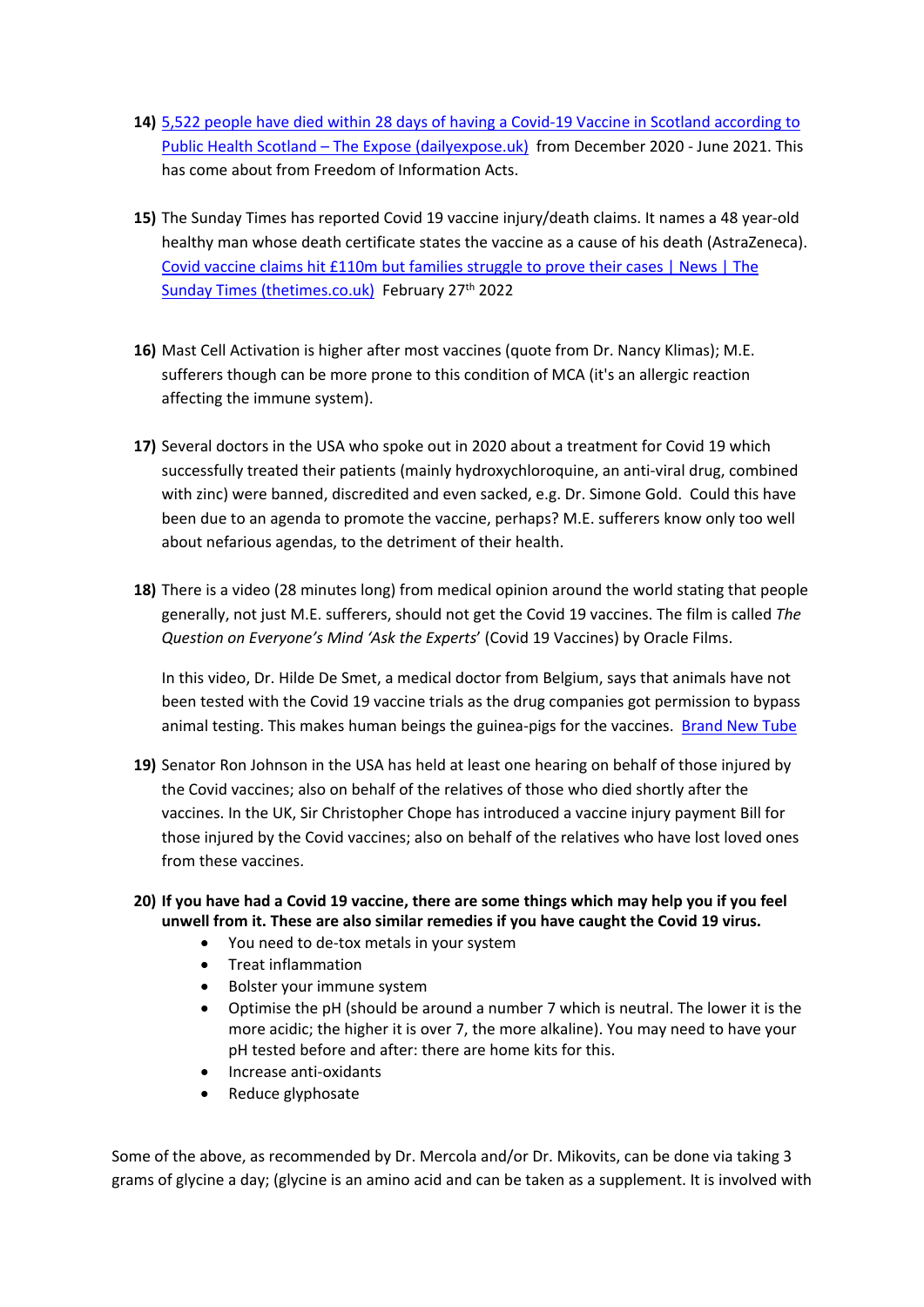producing DNA and releasing energy.) Also, by eating organic foods because non-organic may be contaminated with glyphosate, used as a weed-killer. Eat meat, fish, dairy foods and legumes.

Take quercetin and berberine (either naturally or as supplements). Also, take caprylic acid.

There is Peptide T treatment; also the herb 'lapacho' which heals damaged DNA. Selenium and melatonin may also help.

This site may be useful: [Spike Protein Detox Guide \(worldcouncilforhealth.org\)](https://worldcouncilforhealth.org/resources/spike-protein-detox-guide/)

Iodine is very useful for respiratory infections. Instructions for use: [Effective prevention and](https://www.drmyhill.co.uk/wiki/Effective_prevention_and_treatment_for_all_respiratory_viruses_including_Covid_and_Influenza)  [treatment for all respiratory viruses including Covid and Influenza - DoctorMyhill \(drmyhill.co.uk\)](https://www.drmyhill.co.uk/wiki/Effective_prevention_and_treatment_for_all_respiratory_viruses_including_Covid_and_Influenza)

Also, Type 1 interferon [a spray that mimics the body's own Type 1 interferon; this would be one spray in the mouth in the morning and one spray in the mouth in the evening in the vulnerable**;** it is useful in a very low dose]**.** 

See the video [How COVID-19 'Vaccines' May Destroy the Lives of Millions \(substack.com\)](https://takecontrol.substack.com/p/covid-19-vaccine-gene-therapy?utm_source=url)

Dr. Sarah Myhill recommends the following link for treating Covid 19 with ivermectin:

[Buy Ivermectin 12mg, ivermectin 12 mg tablet, Ivermectin Austro \(alldaychemist.com\)](https://www.alldaychemist.com/ivermectin-12mg-austro.html)

The enzyme bromelain from pineapples can help with damage caused by the spike protein if you've had this kind of vaccine. Also, the herb supplement neem, vitamin C and zinc can help with effects of the spike protein.

N.B. Although not stated in the above video, zinc can be useful in treating the Covid 19 virus (see No.17 in the list).

Although the ultimate decision lies with the M.E. sufferer, obviously both pros and cons about the vaccine need to be considered before a decision is made.

By Catherine Ashenfelter

*Most of the doctors quoted can be found on<https://brandnewtube.com/>, except Dr. Nancy Klimas who is found the usual way on youtube etc.*

<sup>i</sup> *Engaging with Mylagic Encephalomyeltits (ME):* Towards Understanding, Diagnosis and Treatment by Malcolm Hooper February 2003 <http://www.margaretwilliams.me/>

ii *One Last Goodbye* by Kay Gilderdale Ebury Press 2011

iii [Vaccines, Gulf-War Syndrome & Bio-defence \(i-sis.org.uk\)](https://www.i-sis.org.uk/VGWS.php)

iv [https://meassociation.org.uk/2016/01/were-collecting-information-on-hepatitis-b-vaccination-and-mecfs](https://meassociation.org.uk/2016/01/were-collecting-information-on-hepatitis-b-vaccination-and-mecfs-can-you-help-13-january-2016/)[can-you-help-13-january-2016/](https://meassociation.org.uk/2016/01/were-collecting-information-on-hepatitis-b-vaccination-and-mecfs-can-you-help-13-january-2016/)